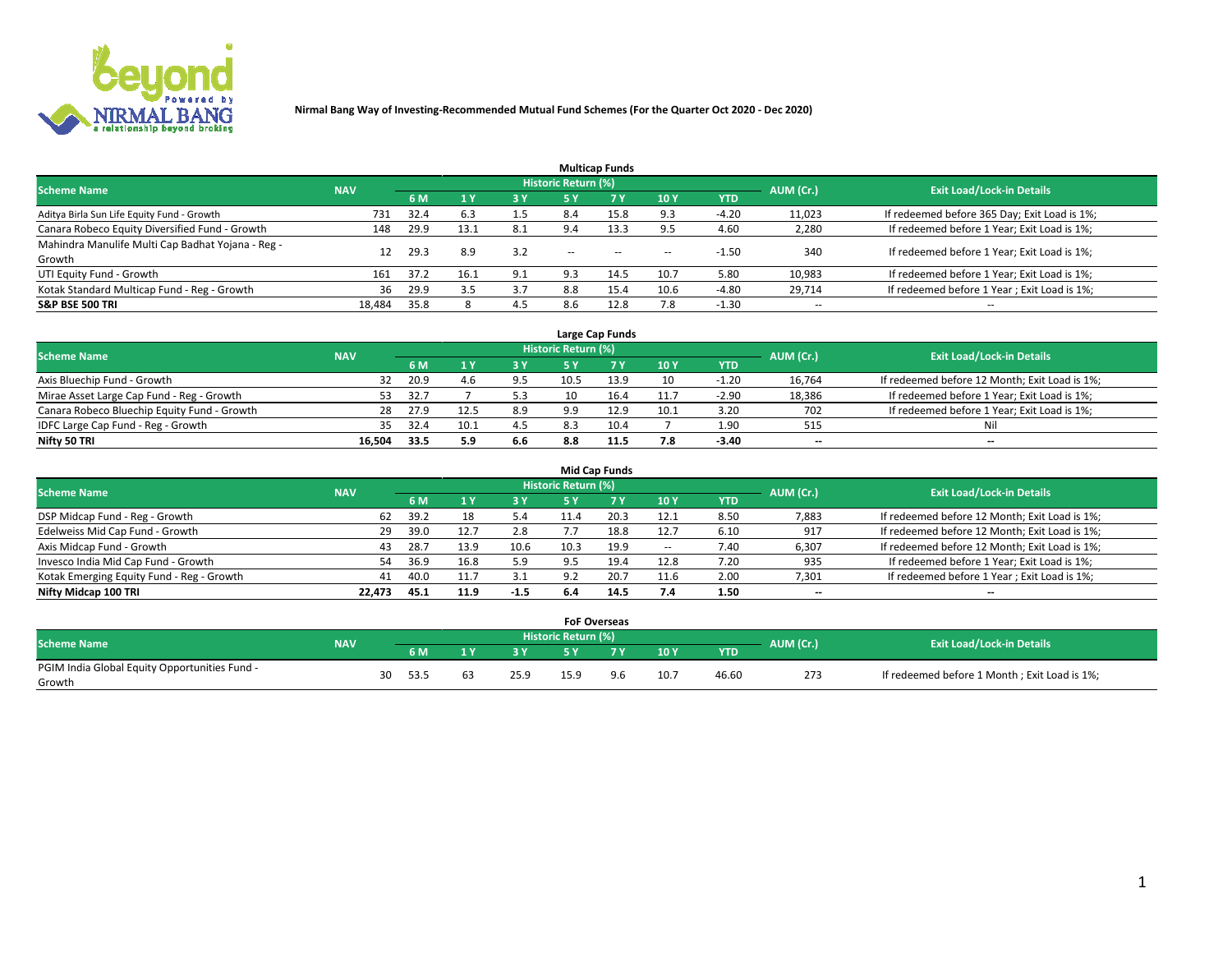

|                                                  |            |      |        |     |                            | Large & Midcap |      |            |                          |                                              |
|--------------------------------------------------|------------|------|--------|-----|----------------------------|----------------|------|------------|--------------------------|----------------------------------------------|
| <b>Scheme Name</b>                               | <b>NAV</b> |      |        |     | <b>Historic Return (%)</b> |                |      |            | AUM (Cr.)                | <b>Exit Load/Lock-in Details</b>             |
|                                                  |            | 6 M  |        | 3 Y | <b>5 Y</b>                 | 7Y             | 10Y  | <b>YTD</b> |                          |                                              |
| Mirae Asset Emerging Bluechip Fund - Growth      | 59         | 37.7 | 14.9   | 6.9 | 13.7                       | 24.4           | 17.7 | 2.60       | 11,316                   | If redeemed before 1 Year; Exit Load is 1%;  |
| Canara Robeco Emerging Equities - Growth         | 102        | 34.4 | 14.8   | 4.5 | 10.4                       | 23.1           | 14.9 | 5.00       | 5,878                    | If redeemed before 1 Year; Exit Load is 1%;  |
| Principal Emerging Bluechip Fund - Growth        | 110        | 33.4 | 11.4   | 1.8 | 10                         | 19.7           | 12.1 | 2.00       | 2,091                    | If redeemed before 365 Day; Exit Load is 1%; |
| Invesco India Growth Opportunities Fund - Growth | 36         | 29.9 | 5.8    | 5.4 | 8.9                        | 14.4           | 9.9  | $-1.90$    | 2,831                    | If redeemed before 1 Year; Exit Load is 1%;  |
| Sundaram Large and Mid Cap Fund - Reg - Growth   | 34         | 30.2 | $-0.1$ | 3.8 | 8.5                        | 14.8           | 8.1  | $-7.30$    | 1,249                    | If redeemed before 365 Day; Exit Load is 1%; |
| NIFTY Large Midcap 250 TRI                       | 7.471      | 38.4 | 10.5   | 3.8 | 9.2                        | 15             | 8.9  | 0.70       | $\overline{\phantom{a}}$ | --                                           |

|                                                     |            |      |     |       |                            | <b>Focused Funds</b> |       |            |                          |                                               |
|-----------------------------------------------------|------------|------|-----|-------|----------------------------|----------------------|-------|------------|--------------------------|-----------------------------------------------|
| <b>Scheme Name</b>                                  | <b>NAV</b> |      |     |       | <b>Historic Return (%)</b> |                      |       |            | AUM (Cr.)                | <b>Exit Load/Lock-in Details</b>              |
|                                                     |            | 6 M  |     | 73 Y. | 5 Y                        | <b>7Y</b>            | 10 Y  | <b>YTD</b> |                          |                                               |
| Axis Focused 25 Fund - Growth                       | 30         | 28.7 | 4.7 | 6.6   |                            | 14.5                 | $\!-$ | $-2.30$    | 11.372                   | If redeemed before 12 Month; Exit Load is 1%; |
| ICICI Prudential Focused Equity Fund - Ret - Growth | 31         | 30.7 | 9.2 | 3.7   | 6.8                        | 10.8                 | 7.1   | 5.80       | 800                      | If redeemed before 1 Year; Exit Load is 1%;   |
| SBI Focused Equity Fund - Growth                    | 146        | 20.0 |     | 6.5   | 9.9                        | 16.5                 | 12.6  | $-4.80$    | 10,248                   | If redeemed before 1 Year; Exit Load is 1%;   |
| <b>S&amp;P BSE 500 TRI</b>                          | 18.484     | 35.8 | 8   | 4.5   | 8.6                        | 12.8                 | 7.8   | $-1.30$    | $\overline{\phantom{m}}$ | $- -$                                         |

|                                    |            |      |      |                     |      | <b>Small Cap Funds</b> |                          |       |                          |                                               |
|------------------------------------|------------|------|------|---------------------|------|------------------------|--------------------------|-------|--------------------------|-----------------------------------------------|
| <b>Scheme Name</b>                 | <b>NAV</b> |      |      | Historic Return (%) |      |                        |                          |       | AUM (Cr.)                | <b>Exit Load/Lock-in Details</b>              |
|                                    |            | 6 M  |      | 3 Y.                | гν   |                        | 10Y                      | YTD   |                          |                                               |
| Axis Small Cap Fund - Reg - Growth | 34         | 40.5 | 12.6 | 8.7                 | 11.7 | $- -$                  | $\overline{\phantom{a}}$ | 4.70  | 2,720                    | If redeemed before 12 Month; Exit Load is 1%; |
| DSP Small Cap Fund - Reg - Growth  | 61         | 54.5 | 24.1 |                     |      |                        | 12.8                     | 14.70 | 5,149                    | If redeemed before 12 Month; Exit Load is 1%; |
| SBI Small Cap Fund - Growth        | 59         |      | 15.8 | 4.8                 |      | 24.9                   | 16.6                     | 10.10 | 5,039                    | If redeemed before 1 Year; Exit Load is 1%;   |
| Nifty Smallcap 100 TRI             | 7.341      | 64.9 | 11.9 | $-8.1$              |      | 12.1                   |                          | 2.50  | $\overline{\phantom{a}}$ | $\overline{\phantom{a}}$                      |

| <b>Scheme Name</b>                           | <b>NAV</b> |      |      | <b>Historic Return (%)</b> |        |        |        |            | AUM (Cr.)                | <b>Exit Load/Lock-in Details</b> |
|----------------------------------------------|------------|------|------|----------------------------|--------|--------|--------|------------|--------------------------|----------------------------------|
|                                              |            | 6 M  |      | 3 Y                        | 5 Y    |        | 10Y    | <b>YTD</b> |                          |                                  |
| Aditya Birla Sun Life Tax Relief 96 - Growth | 32         | 28.5 | 95   | 3.5                        | 8.4    | 15.9   | 9.5    | 0.10       | 11,001                   | Nil                              |
| Axis Long Term Equity Fund - Growth          | 48         | 23.6 | 3.6  | 6.8                        |        | 17.7   | 13.6   | $-3.20$    | 21,905                   | Nil                              |
| Canara Robeco Equity Tax Saver Fund - Growth | 74         | 32.8 | 16.6 | 9.7                        |        | 14.5   | 10     | 8.10       | 1,122                    | Nil                              |
| Invesco India Tax Plan - Growth              | 54         | 30.0 | 9.2  | 6.1                        | 8.6    | 15.9   | 10.8   | 0.60       | 1,113                    | Nil                              |
| Mirae Asset Tax Saver Fund - Reg - Growth    | 19         | 39.1 | 13.7 | 7.6                        | $\sim$ | $\sim$ | $\sim$ | 2.00       | 4,181                    | Nil                              |
| S&P BSE 200 TRI                              | 5,968      | 34.6 | 7.5  | 5.4                        |        | 12.6   |        | $-1.80$    | $\overline{\phantom{a}}$ | $\overline{\phantom{a}}$         |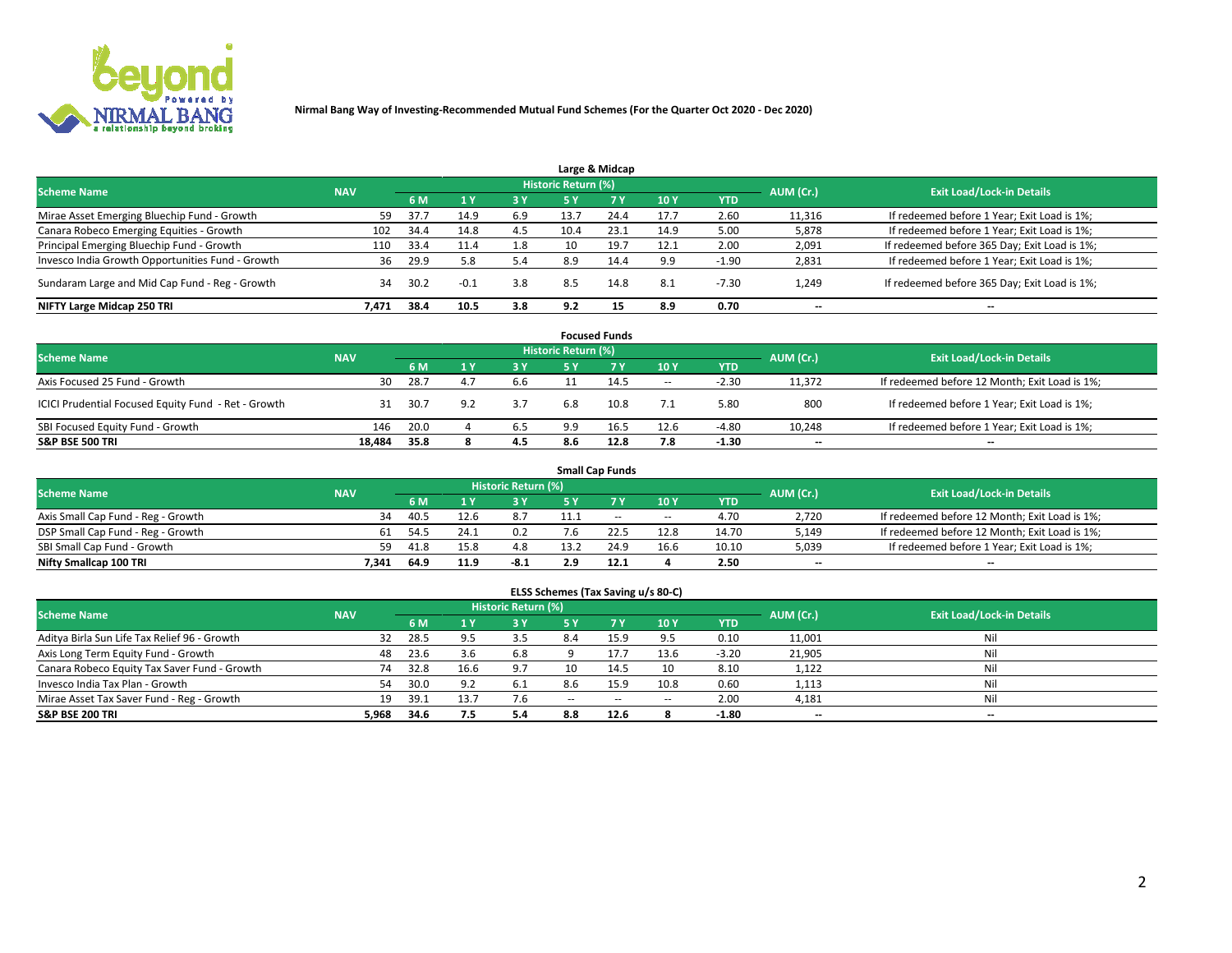

| <b>Solution Oriented</b>                                  |            |      |                       |                     |      |            |                          |            |                          |                                                                                                                                                           |  |  |  |
|-----------------------------------------------------------|------------|------|-----------------------|---------------------|------|------------|--------------------------|------------|--------------------------|-----------------------------------------------------------------------------------------------------------------------------------------------------------|--|--|--|
| <b>Scheme Name</b>                                        | <b>NAV</b> |      |                       | Historic Return (%) |      |            |                          |            | AUM (Cr.)                | <b>Exit Load/Lock-in Details</b>                                                                                                                          |  |  |  |
|                                                           |            | 6 M  | $\sqrt{1}$ $\sqrt{7}$ | 3 Y                 | 5 Y  | <b>7 Y</b> | 10Y                      | <b>YTD</b> |                          |                                                                                                                                                           |  |  |  |
| <b>HDFC Childrens Gift Fund</b>                           | 128        | 30.3 | 8.6                   | 5.5                 | 8.9  | 13.8       | 11.7                     | 2.70       | 3,363                    | If redeemed before 1 Year; Exit Load is 3%; If redeemed bet. 1 Year<br>to 2 Year; Exit Load is 2%; If redeemed bet. 2 Year to 3 Year; Exit<br>Load is 1%; |  |  |  |
| Tata Retirement Savings Fund - Moderate Plan - Reg        | 33         | 25.9 | 10.1                  | 4.4                 | 9.6  | 15.9       | $\overline{\phantom{a}}$ | 2.90       | 1,155                    | If redeemed before 61 Month; Exit Load is 1%;                                                                                                             |  |  |  |
| Tata Retirement Savings Fund - Progressive Plan -<br>Reg  | 32         | 29.3 | 9.1                   | 4.2                 | 10.5 | 15.6       | $\overline{\phantom{a}}$ | 1.20       | 793                      | If redeemed before 61 Month: Exit Load is 1%:                                                                                                             |  |  |  |
| Tata Retirement Savings Fund - Reg - Conservative<br>Plan | 22         | 11.6 | 9.2                   | 5.5                 | 7.9  | 9.9        | $\overline{\phantom{a}}$ | 6.20       | 144                      | If redeemed before 61 Month; Exit Load is 1%;                                                                                                             |  |  |  |
| <b>S&amp;P BSE 200 TRI</b>                                | 5.968      | 34.6 | 7.5                   | 5.4                 | 8.8  | 12.6       |                          | $-1.80$    | $\overline{\phantom{a}}$ | $\overline{\phantom{a}}$                                                                                                                                  |  |  |  |

|                                                    |            |      |     |                            |     | <b>Index Fund</b> |     |            |           |                                               |
|----------------------------------------------------|------------|------|-----|----------------------------|-----|-------------------|-----|------------|-----------|-----------------------------------------------|
| <b>Scheme Name</b>                                 | <b>NAV</b> |      |     | <b>Historic Return (%)</b> |     |                   |     |            | AUM (Cr.) | <b>Exit Load/Lock-in Details</b>              |
|                                                    |            | 6 M  |     | <b>3Y</b>                  | 5 Y | 7v                | 10Y | <b>YTD</b> |           |                                               |
| HDFC Index Fund-NIFTY 50 Plan                      | 107        | 33.1 | 4.9 |                            | 8.2 |                   | 7.1 | $-4.10$    | 1,858     | If redeemed before 3 Day; Exit Load is 0.25%; |
| ICICI Prudential Nifty Next 50 Index Fund - Growth | 24         | 26.1 | 3.7 |                            | 6.5 |                   | 7.5 | $-3.50$    | 783       | Nil                                           |
| UTI Nifty Index Fund - Growth                      | 77         | 33.3 | 5.3 | 6.2                        | 8.3 | 11.1              | 7.1 | $-3.80$    | 2,718     | Nil                                           |
| Nifty 50 TRI                                       | 16,504     | 33.5 | 5.9 | 6.6                        | 8.8 | 11.5              | 7.8 | $-3.40$    | $- -$     | $-$                                           |

| <b>Contra/Value Fund</b>              |            |       |      |                     |      |      |      |            |           |                                             |  |  |
|---------------------------------------|------------|-------|------|---------------------|------|------|------|------------|-----------|---------------------------------------------|--|--|
| <b>Scheme Name</b>                    | <b>NAV</b> |       |      | Historic Return (%) |      |      |      |            | AUM (Cr.) | <b>Exit Load/Lock-in Details</b>            |  |  |
|                                       |            | 6 M   |      | <b>3V</b>           |      | 7 V  | 10Y  | <b>YTD</b> |           |                                             |  |  |
| Invesco India Contra Fund - Growth    | 50         | -34.2 | 10.2 |                     | 10.3 | 18.3 | 10.9 | 1.80       | 5,019     | If redeemed before 1 Year; Exit Load is 1%; |  |  |
| UTI Value Opportunities Fund - Growth | 64         | 32.3  |      | 4.4                 |      | 10.4 | 8.2  | $-1.50$    | 4,406     | If redeemed before 1 Year; Exit Load is 1%; |  |  |
| <b>S&amp;P BSE 500 TRI</b>            | 18.484     | 35.8  |      | 4.5                 | 8.b  | 12.8 | 7.8  | $-1.30$    | $-$       | $-$                                         |  |  |

|                                                        |            |      |                |                     |                          | Sector/Thematic |                          |            |           |                                               |
|--------------------------------------------------------|------------|------|----------------|---------------------|--------------------------|-----------------|--------------------------|------------|-----------|-----------------------------------------------|
| <b>Scheme Name</b>                                     | <b>NAV</b> |      |                | Historic Return (%) |                          |                 |                          |            | AUM (Cr.) | <b>Exit Load/Lock-in Details</b>              |
|                                                        |            | 6 M  | 1 <sub>Y</sub> | 3 Y                 | 5 Y                      | 7 Y             | 10Y                      | <b>YTD</b> |           |                                               |
| Canara Robeco Consumer Trends Fund - Reg -             |            | 23.5 | 8.4            |                     |                          |                 |                          | 1.10       | 398       |                                               |
| Growth                                                 | 43         |      |                | 7.2                 | 10.8                     | 16.5            | 11                       |            |           | If redeemed before 1 Year; Exit Load is 1%;   |
| Mirae Asset Great Consumer Fund - Growth               | 36         | 26.1 | 3.8            |                     | 10.4                     | 14.7            | $\!-$                    | $-3.80$    | 1,013     | If redeemed before 1 Year; Exit Load is 1%;   |
| <b>ICICI Prudential Technology Fund - Growth</b>       | 83         | 79.1 | 42.8           | 26.5                | 14.1                     | 18.2            | 16.3                     | 43.80      | 545       | If redeemed before 15 Day; Exit Load is 1%;   |
| Nippon India Pharma Fund - Growth                      | 231        | 45.2 | 70             | 20.9                |                          | 17.6            | 15.4                     | 51.90      | 3,653     | If redeemed before 1 Month; Exit Load is 1%;  |
| BNP Paribas India Consumption Fund - Reg - Growth      | 13         | 18.9 | 9.6            | $\sim$              | $\overline{\phantom{a}}$ | $\sim$          | $\overline{\phantom{a}}$ | 0.70       | 558       | If redeemed before 12 Month; Exit Load is 1%; |
| ICICI Prudential Banking and Financial Services Fund - | 52         | 27.8 |                |                     |                          | 15.3            | 9.6                      | $-25.70$   |           |                                               |
| Retail - Growth                                        |            |      | $-15.5$        | $-4.5$              |                          |                 |                          |            | 2,836     | If redeemed before 15 Day; Exit Load is 1%;   |
| <b>S&amp;P BSE 500 TRI</b>                             | 18.484     | 35.8 |                | 4.5                 | 8.6                      | 12.8            | 7.8                      | $-1.30$    | --        | $- -$                                         |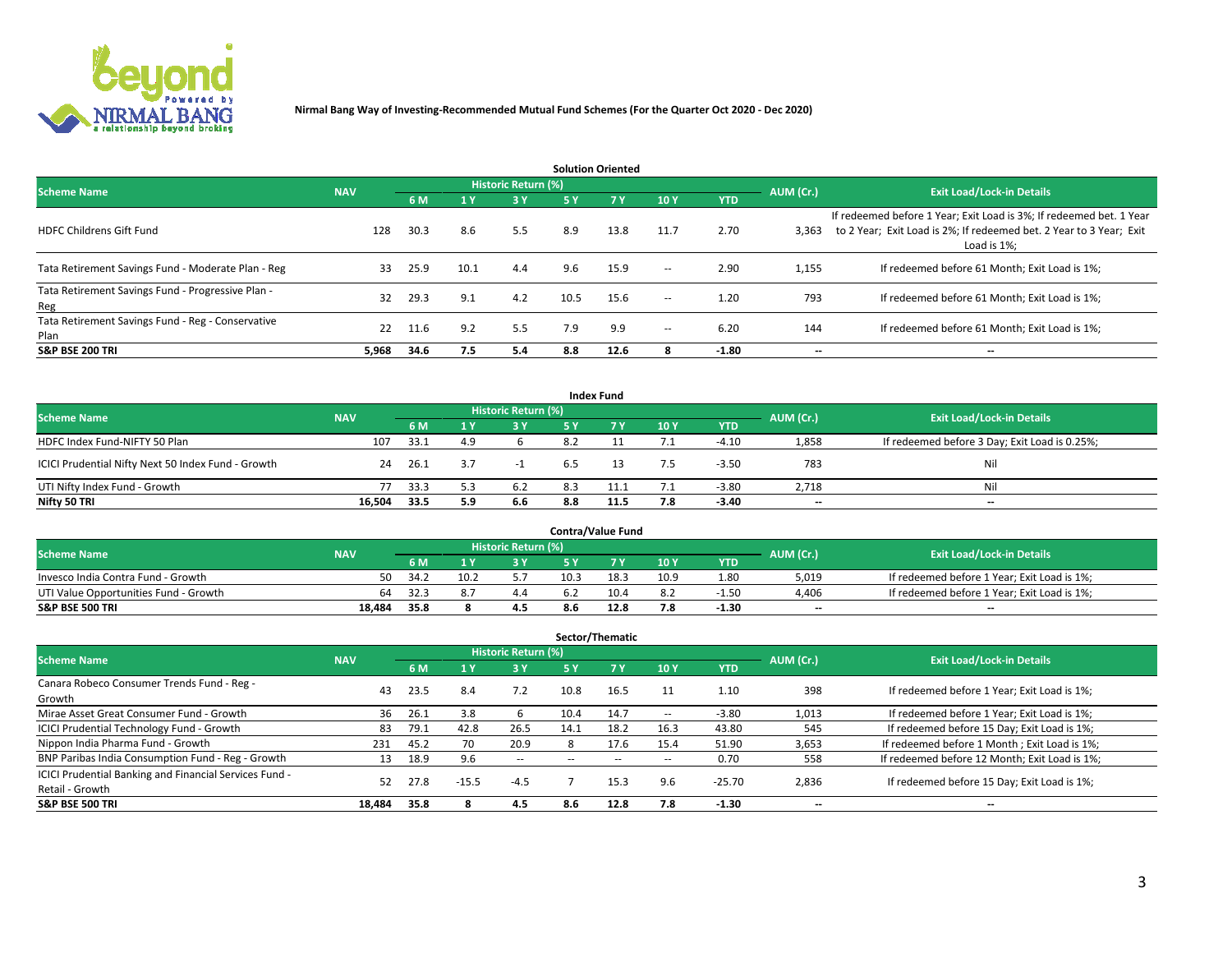

| <b>Dynamic Asset Allocation Funds</b>                      |            |      |      |                     |               |           |       |            |           |                                               |  |  |  |  |
|------------------------------------------------------------|------------|------|------|---------------------|---------------|-----------|-------|------------|-----------|-----------------------------------------------|--|--|--|--|
| <b>Scheme Name</b>                                         | <b>NAV</b> |      |      | Historic Return (%) |               |           |       |            | AUM (Cr.) | <b>Exit Load/Lock-in Details</b>              |  |  |  |  |
|                                                            |            | 6 M  |      | 3 Y                 | <b>5Y</b>     | <b>7Y</b> | 10Y   | <b>YTD</b> |           |                                               |  |  |  |  |
| ICICI Prudential Balanced Advantage Fund - Reg -<br>Growth | 38         | 24.5 |      | 6.1                 | 7.9           |           | 10.5  | 0.80       | 26,638    | If redeemed before 1 Year; Exit Load is 1%;   |  |  |  |  |
| Nippon India Balanced Advantage Fund - Growth              | 94         | 18.5 |      | 4.1                 | 7.4           | 11.7      | 8     | $-0.10$    | 2,905     | If redeemed before 12 Month; Exit Load is 1%; |  |  |  |  |
| Edelweiss Balanced Advantage Fund - Growth                 | 27         | 19.5 | 14.5 | 7.4                 |               | 10.7      | 8.7   | 9.00       | 1,496     | If redeemed before 365 Day; Exit Load is 1%;  |  |  |  |  |
| Kotak Balanced Advantage Fund - Reg - Growth               | 12         | 26.3 | 11.1 | $\sim$              | $\sim$ $\sim$ | $-$       | $- -$ | 5.10       | 4,264     | If redeemed before 1 Year; Exit Load is 1%;   |  |  |  |  |
| NIFTY 50 Hybrid Composite Debt 65:35 Index                 | 10,839     | 24.0 | 9.2  |                     | 9.3           | 11.2      | 8.5   | 2.60       | --        | --                                            |  |  |  |  |

| <b>Hybrid Aggressive</b>                        |            |           |                                  |            |      |       |                          |            |        |                                               |  |  |  |
|-------------------------------------------------|------------|-----------|----------------------------------|------------|------|-------|--------------------------|------------|--------|-----------------------------------------------|--|--|--|
| <b>Scheme Name</b>                              | <b>NAV</b> | AUM (Cr.) | <b>Exit Load/Lock-in Details</b> |            |      |       |                          |            |        |                                               |  |  |  |
|                                                 |            | 6 M       |                                  | <b>3 Y</b> | 5 ٧  |       | 10Y                      | <b>YTD</b> |        |                                               |  |  |  |
| Canara Robeco Equity Hybrid Fund - Growth       | 177        | 22.1      |                                  | 7.6        | 9.2  | 14.4  | 10.5                     | 5.20       | 3,351  | If redeemed before 1 Year; Exit Load is 1%;   |  |  |  |
| SBI Equity Hybrid Fund - Growth                 | 141        | 18.0      |                                  | 5.7        | -8.1 |       | 9.9                      | $-3.20$    | 31,993 | If redeemed before 12 Month; Exit Load is 1%; |  |  |  |
| Mirae Asset Hybrid - Equity Fund - Reg - Growth | 16         | 24.1      | 8.5                              | 5.8        | 9.4  | $- -$ | $\overline{\phantom{a}}$ | $-0.70$    | 3,749  | If redeemed before 1 Year; Exit Load is 1%;   |  |  |  |
| ICICI Prudential Equity & Debt Fund - Growth    | 127        | 17.9      | -0.3                             | 1.4        | 6.7  |       | 10.4                     | $-9.10$    | 17,535 | If redeemed before 1 Year; Exit Load is 1%;   |  |  |  |
| NIFTY 50 Hybrid Composite Debt 65:35 Index      | 10.839     | 24.0      | 9.2                              |            | 9.3  |       | 8.5                      | 2.60       | $- -$  | $\overline{\phantom{a}}$                      |  |  |  |

|                                         |            |                                  |      |      |      | Gold |                          |       |                          |                                                                  |
|-----------------------------------------|------------|----------------------------------|------|------|------|------|--------------------------|-------|--------------------------|------------------------------------------------------------------|
| <b>Scheme Name</b>                      | AUM (Cr.)  | <b>Exit Load/Lock-in Details</b> |      |      |      |      |                          |       |                          |                                                                  |
|                                         | <b>NAV</b> | 6 M                              |      | 3 Y  | 5٧   |      | 10Y                      | YTD   |                          |                                                                  |
| HDFC Gold Fund - Growth                 | 16         | 12.8                             | 32.4 | 18.6 |      |      |                          | 29.80 | 905                      | If redeemed before 6 Months; Exit Load is 2%; If redeemed bet. 6 |
|                                         |            |                                  |      |      |      | 6.1  | $\overline{\phantom{a}}$ |       |                          | Months to 12 Months; Exit Load is 1%;                            |
| Kotak Gold Fund - Reg - Growth          |            | 10.4                             |      | 19.3 | 12.9 | 6.2  | $\overline{\phantom{a}}$ | 28.50 | 701                      | If redeemed before 1 Year; Exit Load is 1%;                      |
| Nippon India Gold Savings Fund - Growth | 21         | 12.3                             | 32.4 | 18.5 | 12.6 | 6.1  | $\overline{\phantom{a}}$ | 29.20 | 1,270                    | If redeemed before 15 Day; Exit Load is 1%;                      |
| <b>Prices of Gold</b>                   | 50.817     | $- -$                            | 33.6 | 20.1 | 14.1 |      | 10.1                     | 30.00 | $\overline{\phantom{a}}$ | $- -$                                                            |

| <b>Arbitrage Fund</b>                      |            |           |                                  |     |     |     |     |       |            |        |                                                 |  |  |  |
|--------------------------------------------|------------|-----------|----------------------------------|-----|-----|-----|-----|-------|------------|--------|-------------------------------------------------|--|--|--|
| <b>Scheme Name</b>                         | <b>NAV</b> | AUM (Cr.) | <b>Exit Load/Lock-in Details</b> |     |     |     |     |       |            |        |                                                 |  |  |  |
|                                            |            |           | 1 M                              |     | 6 M | 1 Y |     | 3 Y   | <b>YTD</b> |        |                                                 |  |  |  |
| IDFC Arbitrage Fund - Reg - Growth         |            | 25        | ∹ ⊀                              | າ ດ | 3.6 |     |     |       | 3.80       | 7,341  | If redeemed before 1 Month; Exit Load is 0.25%; |  |  |  |
| Kotak Equity Arbitrage Fund - Reg - Growth |            | 29        | -3.7                             |     |     |     |     |       | 4.40       | 15,000 | If redeemed before 30 Day; Exit Load is 0.25%;  |  |  |  |
| Tata Arbitrage Fund - Reg - Growth         |            |           |                                  |     |     |     | $-$ | $\!-$ | 5.10       | 2,050  | If redeemed before 30 Day; Exit Load is 0.25%;  |  |  |  |
| Nippon India Arbitrage Fund - Growth       |            |           | 3.8                              | ം   |     |     |     | 5.9   | 4.40       | 7,384  | If redeemed before 1 Month; Exit Load is 0.25%; |  |  |  |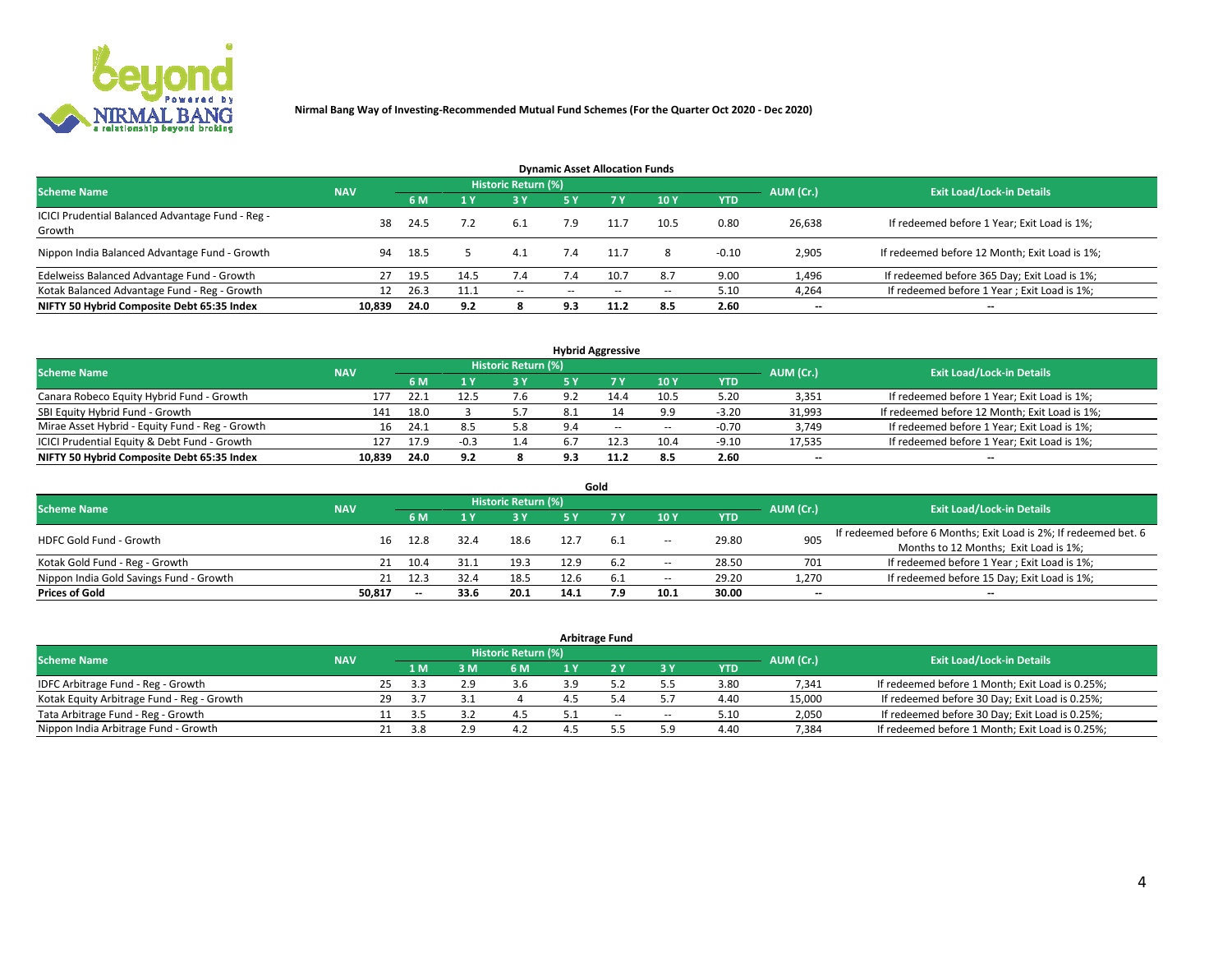

|                                                |            |     |     |                            |     | <b>Overnight Fund</b> |            |                 |           |                                  |
|------------------------------------------------|------------|-----|-----|----------------------------|-----|-----------------------|------------|-----------------|-----------|----------------------------------|
| <b>Scheme Name</b>                             | <b>NAV</b> |     |     | <b>Historic Return (%)</b> |     |                       | <b>YTM</b> | Avg             | AUM (Cr.) | <b>Exit Load/Lock-in Details</b> |
|                                                |            | 1 W | 2 W | 1 M                        | 3M  |                       |            | <b>Maturity</b> |           |                                  |
| IDFC Overnight Fund - Reg - Growth             | 1,080      | 3.0 |     |                            |     |                       |            | 0.00            | 2,403     | Nil                              |
| Tata Overnight Fund - Reg - Growth             | 1,069      | 3.1 |     | 3.1                        |     |                       | 3.06       | 0.00            | 1,961     | Nil                              |
| SBI Overnight Fund - Growth                    | 3,273      | 3.1 |     | 3.1                        |     |                       | 3.04       | 0.00            | 12,314    | Nil                              |
| ICICI Prudential Overnight Fund - Reg - Growth | 109        | 3.1 |     |                            |     |                       | 3.05       |                 | 8,246     | Nil                              |
| Nippon India Overnight Fund - Reg - Growth     | 109        | 3.0 |     |                            |     | 3 R                   | 3.03       | 0.00            | 3,980     | Nil                              |
| <b>CRISIL Liquid Fund Index</b>                | $-$        | 4.1 | 3.9 | 3.8                        | 3.9 |                       | $-$        | $- -$           | $- -$     | $- -$                            |

|                                                  |                          |                |     |                            |     | <b>Liquid Funds</b> |            |                          |                          |                                  |
|--------------------------------------------------|--------------------------|----------------|-----|----------------------------|-----|---------------------|------------|--------------------------|--------------------------|----------------------------------|
| <b>Scheme Name</b>                               | <b>NAV</b>               |                |     | <b>Historic Return (%)</b> |     |                     | <b>YTM</b> | Avg                      | AUM (Cr.)                | <b>Exit Load/Lock-in Details</b> |
|                                                  |                          | 1 <sub>W</sub> | 2W  | 1 M                        | 3 M | $\sqrt{1}$ Y        |            | <b>Maturity</b>          |                          |                                  |
| Aditya Birla Sun Life Liquid Fund - Reg - Growth | 325                      | 3.8            |     |                            |     | 4.8                 | 3.5        | 0.12                     | 39,810                   | *Ref Footnote                    |
| ICICI Prudential Liquid Fund - Reg - Growth      | 299                      | 3.6            |     | 3.1                        |     | 4.8                 | 3.36       | 0.11                     | 54,052                   | *Ref Footnote                    |
| Kotak Liquid Fund - Reg - Growth                 | 4,081                    | 3.8            | 3.6 |                            |     | 4.6                 | 3.32       | 0.10                     | 31,752                   | *Ref Footnote                    |
| Nippon India Liquid Fund - Growth                | 4,925                    | 3.7            | 3.6 |                            |     | 4.8                 | 3.31       | 0.12                     | 26,900                   | *Ref Footnote                    |
| Mahindra Manulife Liquid Fund - Reg - Growth     | 1.309                    | 3.8            | 3.6 | 3.3                        | 3.4 | 4.8                 | 3.4        | 0.09                     | 2,138                    | *Ref Footnote                    |
| <b>CRISIL Liquid Fund Index</b>                  | $\overline{\phantom{a}}$ | 4.1            | 3.9 | 3.8                        | 3.9 | 5.1                 | --         | $\overline{\phantom{a}}$ | $\overline{\phantom{a}}$ | $-$                              |

|                                                   |            |     |     |                            |     | <b>Ultra Short Fund</b>       |            |                          |           |                                  |
|---------------------------------------------------|------------|-----|-----|----------------------------|-----|-------------------------------|------------|--------------------------|-----------|----------------------------------|
| <b>Scheme Name</b>                                | <b>NAV</b> |     |     | <b>Historic Return (%)</b> |     |                               | <b>YTM</b> | Avg                      | AUM (Cr.) | <b>Exit Load/Lock-in Details</b> |
|                                                   |            | 1 M | 3 M | 6 M                        | 1 Y | $\overline{3}$ $\overline{Y}$ |            | <b>Maturity</b>          |           |                                  |
| HDFC Ultra Short Term Fund - Reg - Growth         | 12         | 4.2 | 4.7 | 7.2                        | 6.7 | $\sim$                        | 4.38       | 0.51                     | 11,891    | Nil                              |
| ICICI Prudential Ultra Short Term Fund - Growth   | 21         | 5.0 |     |                            |     |                               | 5.42       | 0.39                     | 6,940     | Nil                              |
| Axis Ultra Short Term Fund - Reg - Growth         |            | 4.1 | 4.2 | 5.3                        | 5.8 | $- -$                         | 4.47       | 0.55                     | 4,062     | Nil                              |
| Aditya Birla Sun Life Savings Fund - Reg - Growth | 414        | 5.0 | 5.6 | 8.3                        | 7.4 |                               | 4.52       | 0.55                     | 16,218    | Nil                              |
| <b>NIFTY Ultra Short Duration Debt Index</b>      | 4.181      | 3.5 | 4.1 | 5.7                        | 6.2 | 7.3                           | --         | $\overline{\phantom{a}}$ | --        | $\overline{\phantom{a}}$         |

|                                                  |            |     |           |                            | <b>Money Market Fund</b> |      |                          |                 |           |                                               |
|--------------------------------------------------|------------|-----|-----------|----------------------------|--------------------------|------|--------------------------|-----------------|-----------|-----------------------------------------------|
| <b>Scheme Name</b>                               | <b>NAV</b> |     |           | <b>Historic Return (%)</b> |                          |      | <b>YTM</b>               | Avg             | AUM (Cr.) | <b>Exit Load/Lock-in Details</b>              |
|                                                  |            | 1 M | <b>RM</b> | 6 M                        | 1 Y                      | -3 Y |                          | <b>Maturity</b> |           |                                               |
| Aditya Birla Sun Life Money Manager Fund - Reg - | 280        | 4.2 | 4.6       | 7.3                        |                          |      | 3.98                     | 0.45            | 9,969     | Nil                                           |
| Growth                                           |            |     |           |                            |                          |      |                          |                 |           |                                               |
| SBI Savings Fund - Growth                        | 32         | 4.0 | 4.2       | 6.3                        | 6.2                      | 6.9  | 4.04                     | 0.38            | 21,086    | If redeemed before 3 Days; Exit Load is 0.1%; |
| HDFC Money Market Fund - Growth                  | 4,339      | 4.1 | 4.6       | 7.5                        |                          |      | 3.88                     | 0.43            | 10,759    | Nil                                           |
| Tata Money Market Fund - Reg - Growth            | 3,570      | 4.1 | 4.6       | 6.9                        | 6.8                      | 4.9  | 4.08                     | 0.46            | 564       | Nil                                           |
| <b>CRISIL Liquid Fund Index</b>                  | $- -$      | 3.8 | 3.9       | 4.4                        | 5.1                      | $-$  | $\overline{\phantom{a}}$ | $- -$           | $- -$     | $-$                                           |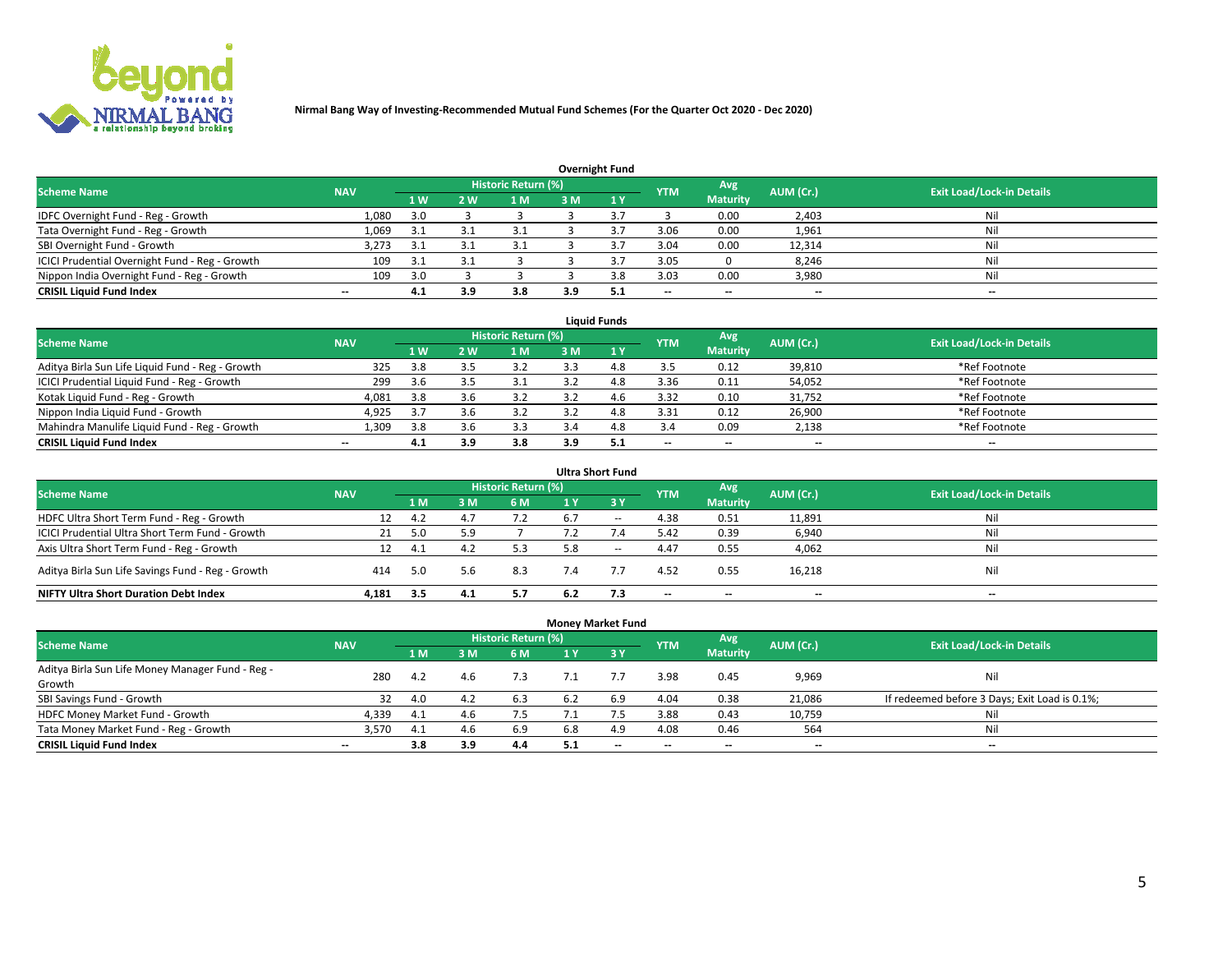

| <b>Short Term Fund</b>                    |            |     |      |     |                            |      |  |            |                 |           |                                  |  |  |  |
|-------------------------------------------|------------|-----|------|-----|----------------------------|------|--|------------|-----------------|-----------|----------------------------------|--|--|--|
| <b>Scheme Name</b>                        | <b>NAV</b> |     |      |     | <b>Historic Return (%)</b> |      |  | <b>YTM</b> | Avg             | AUM (Cr.) | <b>Exit Load/Lock-in Details</b> |  |  |  |
|                                           |            |     | 1 M. | 3 M | 6 M                        | 1 V  |  |            | <b>Maturity</b> |           |                                  |  |  |  |
| HDFC Short Term Debt Fund - Growth        |            | 24  | 3.8  | b.5 | 12.8                       | 10.7 |  | 6.26       | 3.75            | 13,154    | Nil                              |  |  |  |
| Nippon India Short Term Fund - Growth     |            | 40  |      |     | 11.2                       |      |  | 5.63       | 2.67            | 7.619     | Nil                              |  |  |  |
| ICICI Prudential Short Term Fund - Growth |            | 45. |      |     |                            | 10.3 |  | 5.86       | 4.05            | 17.228    | Nil                              |  |  |  |

| <b>Low Duration Fund</b>                     |            |     |  |                                  |     |  |            |                 |           |                                  |  |  |  |  |
|----------------------------------------------|------------|-----|--|----------------------------------|-----|--|------------|-----------------|-----------|----------------------------------|--|--|--|--|
| <b>Scheme Name</b>                           | <b>NAV</b> |     |  | Historic Return (%) <sup> </sup> |     |  | <b>YTM</b> | Avg             | AUM (Cr.) | <b>Exit Load/Lock-in Details</b> |  |  |  |  |
|                                              |            | 1 M |  | <b>6M</b>                        |     |  |            | <b>Maturity</b> |           |                                  |  |  |  |  |
| HDFC Low Duration Fund - Growth              | 44         | -5  |  | د ۵                              | ہ 7 |  | 5.32       | 1.31            | 20.391    | Nil                              |  |  |  |  |
| ICICI Prudential Savings Fund - Reg - Growth | 407        | 4.9 |  | 10.1                             |     |  | 4.97       | 1.27            | 19,723    | Nil                              |  |  |  |  |
| Kotak Low Duration Fund - Std - Growth       | 2,579      |     |  | 9.2                              | 8.4 |  | 5.18       | 1.01            | 9,297     | Nil                              |  |  |  |  |

| <b>Banking &amp; PSU Bond Funds</b>                 |            |    |     |  |                     |      |     |            |                 |           |                                  |  |  |  |
|-----------------------------------------------------|------------|----|-----|--|---------------------|------|-----|------------|-----------------|-----------|----------------------------------|--|--|--|
| <b>Scheme Name</b>                                  | <b>NAV</b> |    |     |  | Historic Return (%) |      |     | <b>YTM</b> | Avg             | AUM (Cr.) | <b>Exit Load/Lock-in Details</b> |  |  |  |
|                                                     |            |    | 1 M |  | 6 M                 |      |     |            | <b>Maturity</b> |           |                                  |  |  |  |
| HDFC Banking and PSU Debt Fund - Reg - Growth       |            |    |     |  | 11.8                | 10.2 |     | 6.09       | 3.62            | 8,173     | Nil                              |  |  |  |
| Kotak Banking and PSU Debt Fund - Reg - Growth      |            | 49 |     |  |                     | 10.2 |     | 5.84       | 4.00            | 9,132     | Nil                              |  |  |  |
| Nippon India Banking & PSU Debt Fund - Reg - Growth |            | 16 |     |  | 12.9                | 10.6 | 8.6 | 5.2        | 3.69            | 5.410     | Nil                              |  |  |  |

| <b>Corporate Bond Funds</b>                         |            |     |     |                     |      |     |            |                        |           |                                  |  |
|-----------------------------------------------------|------------|-----|-----|---------------------|------|-----|------------|------------------------|-----------|----------------------------------|--|
| <b>Scheme Name</b>                                  | <b>NAV</b> |     |     | Historic Return (%) |      |     | <b>YTM</b> | Avg<br><b>Maturity</b> | AUM (Cr.) | <b>Exit Load/Lock-in Details</b> |  |
|                                                     |            | 1 M | l M | 6 M                 | 1 Y  |     |            |                        |           |                                  |  |
| ICICI Prudential Corporate Bond Fund - Reg - Growth | 22         | 1.9 |     | 12.9                | 10.2 | 8.3 | 5.41       | 4.03                   | 16,162    | Nil                              |  |
| IDFC Corporate Bond Fund - Reg - Growth             |            | 0.7 | 3.5 | 14.2                | 10.3 |     | 5.56       | 3.51                   | 17,632    | Nil                              |  |
| HDFC Corporate Bond Fund - Growth                   | 24         | 2.4 | 4.6 | 13.6                | 10.9 | 8.7 | 5.71       | 4.54                   | 21,052    | Nil                              |  |
| Kotak Corporate Bond Fund - Std - Growth            | 2.836      | 3.8 |     | 11.1                | ۵э   | 8.5 | 5.04       | 2.25                   | 6,586     | Nil                              |  |

| <b>Credit Risk Fund</b>                    |            |    |     |                |                     |     |       |            |                 |           |                                                                       |
|--------------------------------------------|------------|----|-----|----------------|---------------------|-----|-------|------------|-----------------|-----------|-----------------------------------------------------------------------|
| <b>Scheme Name</b>                         | <b>NAV</b> |    |     |                | Historic Return (%) |     |       | <b>YTM</b> | Avg             | AUM (Cr.) | <b>Exit Load/Lock-in Details</b>                                      |
|                                            |            |    | 1 M | 3 M            | 6 M                 |     | $-3V$ |            | <b>Maturity</b> |           |                                                                       |
| ICICI Prudential Credit Risk Fund - Growth |            | 23 | 6.5 | Q <sub>1</sub> | 9.9                 | 9.9 |       | 8.7        | 2.97            | 6,503     | If redeemed before 1 Year; Exit Load is 1%;                           |
| HDFC Credit Risk Debt Fund - Reg - Growth  |            |    | 6.1 |                | 9.3                 | 9.3 |       | 9.79       | 2.85            | 6,181     | If redeemed before 12 Month; Exit Load is 1%; If redeemed bet. 12     |
|                                            |            |    |     |                |                     |     |       |            |                 |           | Month to 18 Month; Exit Load is 0.5%;                                 |
| SBI Credit Risk Fund - Growth              |            |    |     |                |                     |     |       |            |                 |           | If redeemed before 12 Month; Exit Load is 3%; If redeemed bet. 12     |
|                                            |            | 33 | 7.6 |                | 9.6                 | 8.4 | 6.7   | 8.09       | 2.72            |           | 3,765 Month to 24 Month; Exit Load is 1.5%; If redeemed bet. 24 Month |
|                                            |            |    |     |                |                     |     |       |            |                 |           | to 36 Month; Exit Load is 0.75%;                                      |